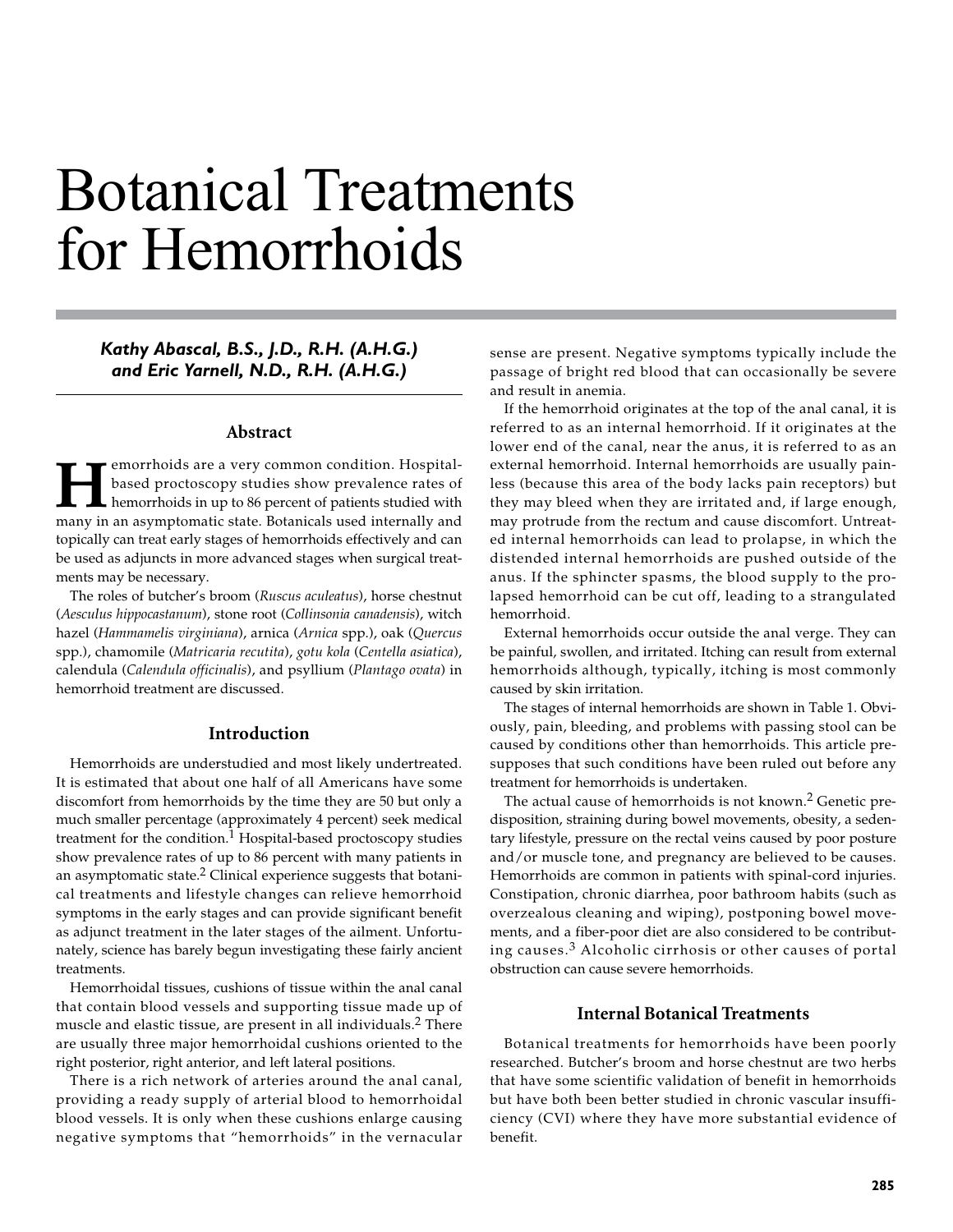

**Witch hazel (***Hammamelis virginiana***) flowers. Drawing © by Kathy Abascal J.D., R.H. (A.H.G.).**

#### *Butcher's Broom*

Butcher's broom is a prickly, small berry–producing shrub in the Liliaceae family. Its Latin name (*Ruscus*) is believed to come from the Anglo Saxon word for holly or box because the plant has a pointed leaf shape similar to holly leaves. The herb's common name derives from its use by butchers to clean meat stalls and keep flies away.

The whole plant contains steroidal saponins and ruscinogens the compounds deemed to be most active—but only the dried rhizomes are used medicinally. Butcher's broom is typically administered in capsule form, and is frequently paired with trimethylhesperidin chalcone (a flavonoid complex) and ascorbic acid.\* However, the plant is also available as an alcoholic extract and a tea. There are also numerous topical preparations often combining butcher's broom with sweet clover (*Melilotus* spp*.*).

Butcher's broom has a long history of clinical use as a treatment for hemorrhoids, and its use for treating this condition has been approved by the German Commission  $E<sup>4</sup>$  In one open-label multicenter study of 124 patients, 69 percent of the patients rated butcher's broom as having good or excellent efficacy.<sup>5</sup> Seventy-five (75) percent of the treating physicians

It should not be surprising to practitioners that patients suffering from venous congestion problems may benefit from an overall treatment plan that includes a variety of flavonoids and other compounds to reduce capillary fragility and enhance healing.

# **Table 1. Staging of Internal Hemorrhoids**

| tage | <b>Symptoms</b>                                                              |
|------|------------------------------------------------------------------------------|
|      | Occasional discomfort and/or bleeding<br>but no obvious external abnormality |
|      | Hemorrhoids protrude with defecation<br>but reduce spontaneously             |
| ш    | Hemorrhoids protrude and require digital<br>reduction                        |
|      | Hemorrhoids protrude and cannot be<br>reduced                                |

rated this herb's efficacy similarly. In addition, 92 percent of the physicians rated butcher's broom as safe and well-tolerated.

For this study, patients took 6 capsules per day of a product containing 150 mg of butcher's broom for 3 days and then reduced their dose to 4 capsules per day. Statistically significant improvement in a variety of symptoms (such as pain, local signs, overall severity, etc.) was seen after 7 days of treatment. While a single study does not prove efficacy, the very favorable observations of treating physicians combined with a long history of clinical use are reasons to recommend that patients consider using butcher's broom as an internal treatment for hemorrhoids.

Butcher's broom has been studied for use in pregnancy-related varicosities. Two studies on pregnancy-related venous insufficiency both showed improvement in maternal symptoms without any negative effects on the fetus.<sup>6,7</sup> Two additional European studies, one a multicenter study of 124 patients, showed a similar reduction of symptoms in pregnant women. $8.9$  These studies do not establish the safety of ruscus in pregnancy conclusively but both animal and human studies indicate that ruscus has a high degree of safety. Based on these studies, we favor butcher's broom when an internal remedy is needed for treating hemorrhoids in pregnant women (when surgical treatments are often contraindicated).

In most clinical studies using this herb, the researchers gave the subjects 150 mg of butcher' broom, 3 times per day with meals; the typical alcoholic tincture dose is 30–60 drops (1.5–3.0 mL) 3 times per day.<sup>10</sup>

#### *Horse Chestnut*

Horse chestnut is a beautiful deciduous tree that produces large chestnut-like seeds that are dried for medicinal use. The seeds contain a complex mixture of triterpene saponins collectively referred to as escins (or as aescins).<sup>11</sup> It also contains flavonoids and tannins.<sup>12</sup> The German Commission E has approved the use of a standardized horse chestnut extract (containing 16–20 percent anhydrous escin) for treating chronic venous insufficiency (CVI).

Horse chestnut is the most widely prescribed oral remedy for venous edema in Germany. Although widely used in Europe, the herb's popularity as a remedy in the United State is fairly recent.

<sup>\*</sup>Many of the studies on butcher's broom combine it with various flavonoids. There are, however, studies showing that butcher's broom has an action independent of these additional compounds. Some studies hint that butcher's broom used alone may actually have a stronger effect while other studies indicate that the combinations may have a positive synergistic effect. Thus, clinical results might be improved by the addition of compounds such as trichalcone, ascorbic acid, and other flavonoids.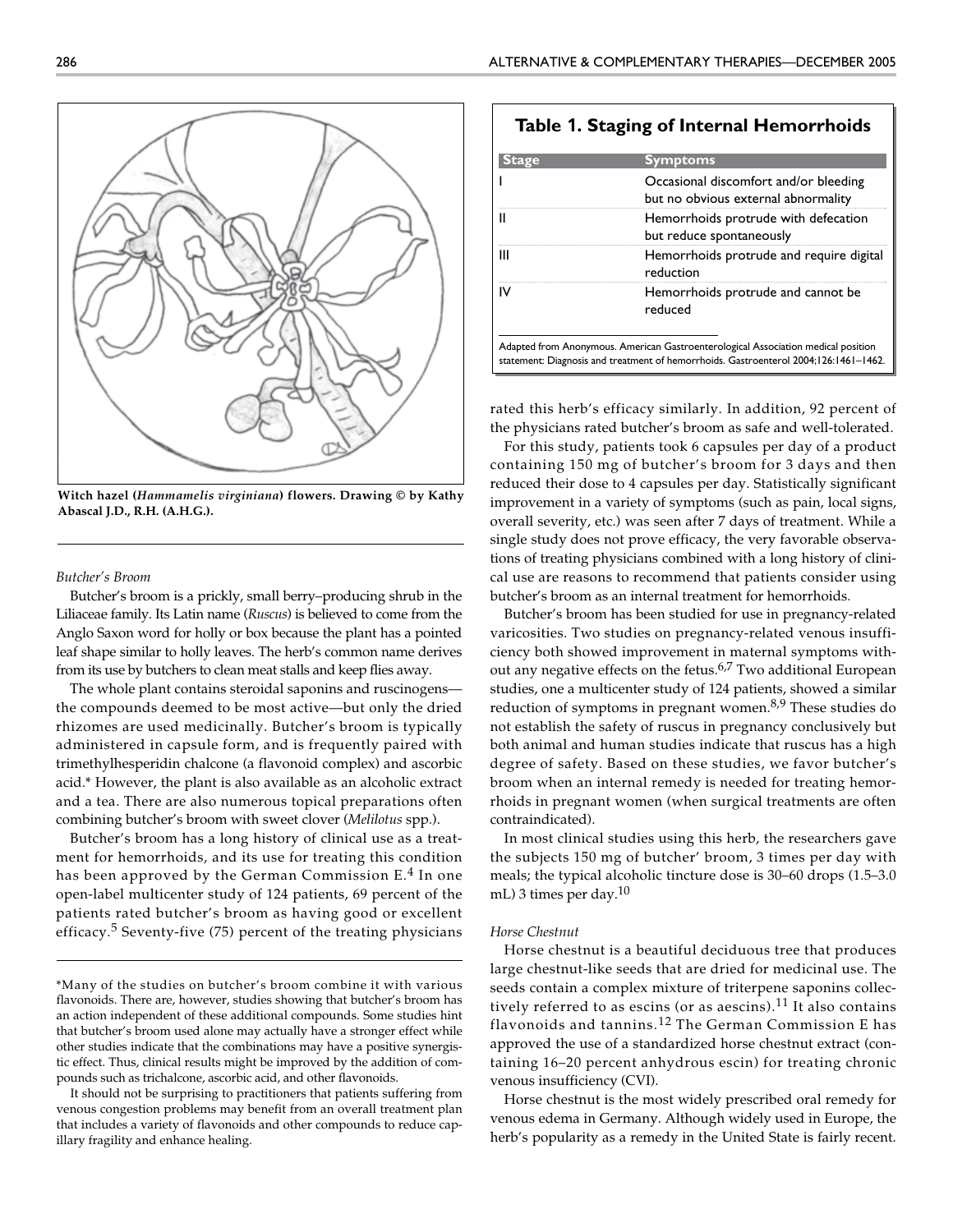

**Calendula (***Calendula officinalis***). Chamomile (***Matricaria recutita***). Horse chestnut (***Aesculus hippocastanum***).**

There are some 20 clinical trials on horse chestnut and CVI, all of which demonstrated a positive effect.<sup>11</sup> In these studies, the herb's adverse effects were mild and infrequent and it was found to be as effective as rutoside, another common treatment for CVI in Europe.

There are European publications from the late 1800s and early 1900s reporting that horse chestnut benefits patients who have hemorrhoids but there are no recent studies on the use of the whole botanical medicine for treating hemorrhoids. One doubleblinded placebo-controlled study on 80 patients suffering from acute symptomatic hemorrhoids showed that 40 mg of aescin administered three times per day, for up to 2 months, reduced symptoms in 81 percent of the subjects (compared to 11 percent in the placebo group) and a notable reduction in bleeding (95 percent versus 62 percent) and swelling (87 percent versus 38 percent) as shown via endoscopic examination.13

Symptom reduction typically was reported after 6 days of treatment and improvement in the condition was shown via endoscopy after 2 weeks. Herbalist Michael Moore, director of the Southwest School of Botanical Medicine, considers horse chestnut to be the preferred remedy for hemorrhoids in individuals who are highly active physically (Michael Moore, personal communication).

High levels of physical activity move more blood to the skeletal muscles, reducing the flow of blood to the gastrointestinal tract. Mr. Moore says that this can lead to malabsorption, constipation, and hemorrhoids, and he has found horse chestnut combined with increased dietary flavonoids to be particularly helpful in these cases. A typical dose of horse chestnut is 250 mg (corresponding to 100 mg of escin) 2 times per day with meals.

#### *Stone Root*

Many American herbalists favor stone root, a nonaromatic mint family plant, as a treatment for symptomatic hemorrhoids. The Eclectic physicians found this herb particularly useful in patients with signs of congestion (dark red or purple tissue) and hemorrhoids.<sup>14</sup> Overweight, physically inactive

individuals who eat a diet high in fats and sugars and low in fruits, vegetables, and grains tend to develop this state of congestion. In our experience, stone root will often rapidly resolve hemorrhoid symptoms and we favor its use in these types of individuals.

There is virtually no research on stone root, except for constituent studies showing that it contains flavonoids and saponins.<sup>15,16</sup> Of course, isolated flavonoids have been shown to be of benefit for patients with hemorrhoids,<sup>17</sup> and both butcher's broom and horse chestnut also contain flavonoids and saponins. These data lend some very vague support for the use of stone root. The Eclectics used a fairly low dose of stone root (1–30 drops); presently a typical dose of stone root tincture is 2–4 mL, 3 times per day.<sup>10,14</sup>

#### *Witch Hazel*

Witch hazel also has a long history of use as a hemorrhoid treatment. Witch hazel is a shrub or small tree indigenous to North America. The plant's yellow flowers appear in the Fall, and the leaves and bark are harvested for medicinal use. Both the leaves and the bark contain tannins, primarily hamamelitannins, and also contain catechins. The leaves contain more flavonoids than the roots, and both contain a small amount of volatile oil.<sup>12</sup>

Today, many people think of witch hazel primarily as a topical treatment (see below). However, both European and American herbalists typically use witch hazel both as an internal and topical remedy for hemorrhoids. Thus, both the European Scientific Cooperative on Phytotherapy and France have approved the herb's combined use for treating hemorrhoids.<sup>12</sup>

Witch hazel is frequently prescribed as a decoction or as an alcohol-preserved decoction. This makes sense as tannins are highly soluble in hot water. Witch hazel extract has produced anti-inflammatory, astringent, and vasoconstrictive properties in pharmacologic studies.<sup>12</sup> Its astringency is of help for patients with bleeding hemorrhoids, and the Eclectics favored it for such hemorrhoids as well as for any type of passive bleeding.<sup>14</sup> The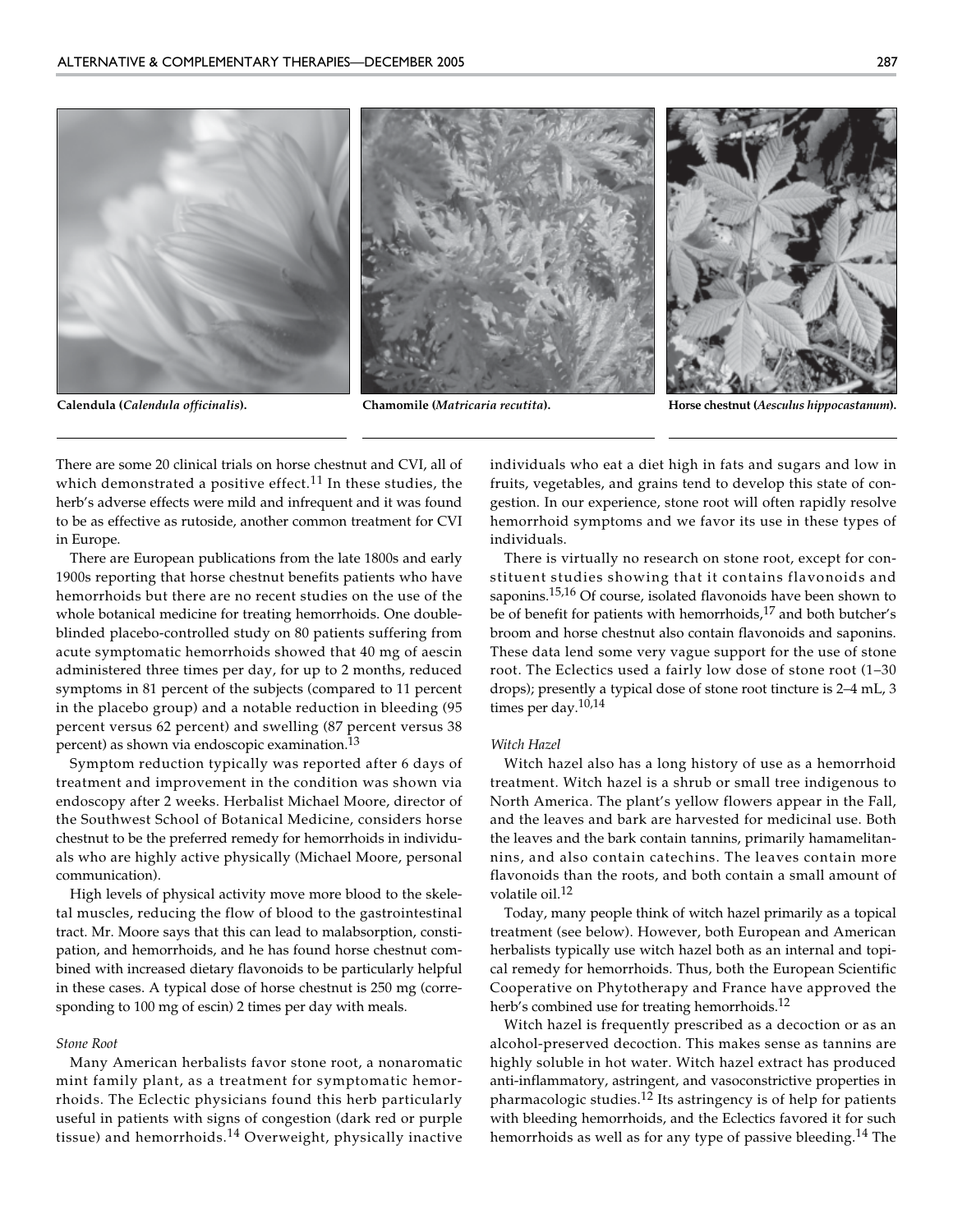# **Instructions** Use 1–2 tsp in a cup of boiling water infused for 10 minutes; patient should drink 1 cup in the morning and 1 cup at night. **Common name Latin binomial Part used Percentage** Chamomile *Matricaria recutita* Flowers 20% Calamus *Acorus calamus* Root 20% Fennel *Foeniculum officinalis* Seed 20% Senna *Senna* spp. Leaves 20% Frangula *Frangula alnus* Bark 20% Adapted from ref. 18.

**Dr. Rudolf Fritz Weiss' Hemorrhoid Tea**

dose for an infusion is 2–3 g of leaf or bark steeped in 150 mL of boiled water, taken 2–3 times per day between meals. The tinc-

## **Topical Treatments**

ture dose is 2–4 mL, 3 times per day.

Topical treatments to assist locally in calming inflammation and for stopping bleeding and swelling are highly useful in hemorrhoid treatment. According to the late Rudolf Fritz Weiss, M.D. (a German phytotherapist and medical doctor), acute hemorrhoidal inflammation is best treated with wet compresses.<sup>18</sup> In addition, ointments can be applied but he did not consider them to be sufficient if used alone. He recommended that the compresses be cool, below room temperature, but not cold because cold compresses can induce rectal spasming. Dr. Weiss recommended that the wet compresses be applied for at least 1 hour, morning and night, or that a sitz bath be used.

A hemorrhoid ointment should then be applied after each treatment and after every bowel movement. As a practical matter, only a client with severe symptoms is likely to dedicate that amount of time to treatment. Milder cases may be dealt with effectively by a shorter time for compress application and an occasional sitz bath with regular applications of ointment. Suppositories also work well.

Dr. Weiss favored arnica (*Arnica* spp.*)* compresses, which he considered to be one of the fastest remedies for acute hemorrhoid inflammation. He recommended using 1–2 teaspoons of arnica tincture per half-liter of water for compresses. Alternatively, he recommended the use of an oak bark decoction or a chamomile infusion. He typically followed the application of compresses with a witch hazel ointment.<sup>18</sup>

Topical application of witch hazel alone will often suffice to soothe minor symptoms of acute inflammation. No doubt its effectiveness explains why witch hazel remains a common ingredient in over-the-counter hemorrhoidal preparations. Preparation H® Hemorrhoidal Cooling Gel (Wyeth, Madison, New Jersey) for instance, contains 50 percent witch hazel. It is witch hazel's tannins that provide many aspects of its healing power, and the clear witch hazel distillate so readily available over the counter is *not* the medicine of choice because it is almost completely devoid of tannins.<sup>12</sup> Instead, a more colorful tea or tincture should be used.

We tend to prefer combining several herbs in the compresses, sitz baths, or ointments to provide a broader range of actions. Any of the herbs used internally (stone root, butcher's broom, horse chestnut, and witch hazel) can be combined effectively for topical application. We also like to include herbs that are noted for their wound-healing properties, such as *gotu kola*, chamomile, or calendula. If needed, tinctures of these herbs can be worked into a cream base for topical application.

## **The Broader View of Hemorrhoid Treatment**

Addressing hemorrhoids should go beyond simply prescribing the botanicals discussed above. Dietary issues, while beyond the scope of this article, are of great importance. Surprisingly little research has been done on the connection between diet and hemorrhoids given the prevalence of the disorder and the fact that isolated flavonoids have shown substantial benefit in the treatment of hemorrhoids.<sup>17</sup> Studies on fiber and hemorrhoids have focused on the effect of soluble fiber; adding soluble fiber has shown benefit in hemorrhoid treatment, at least when constipation is an aggravating factor.<sup>19</sup>

As a general rule, we consistently recommend that our clients increase their intake of fruits and vegetables, with an emphasis on foods containing soluble fiber. When constipation is an issue, we often recommend psyllium seed husks. Lifestyle changes that include increasing water intake and exercise to increase muscle tone also help effect a long-term reduction of hemorrhoid symptoms.

As mentioned above, using botanicals both internally and topically will speed healing. Botanicals such as *gotu kola* or ginkgo (*Ginkgo biloba*), used to increase peripheral circulation, can act synergistically with herbs used specifically for treating hemorrhoids.<sup>20</sup> For instance, *gotu kola* and its isolated triterpenic fraction improve microcirculation, decrease capillary permeability, and reduce symptoms of  $CVI^{21,22}$  The herb also has been shown to increase tensile strength, collagen content, and epithelialization in many types of wounds when used internally or topically.23–25

Dr. Weiss commented that it is important to address adequately the constipation and pain that accompanies many hemorrhoids as well.<sup>18</sup> He typically prescribed a tea that combined laxative, anti-inflammatory, and antispasmodic herbs with a bit